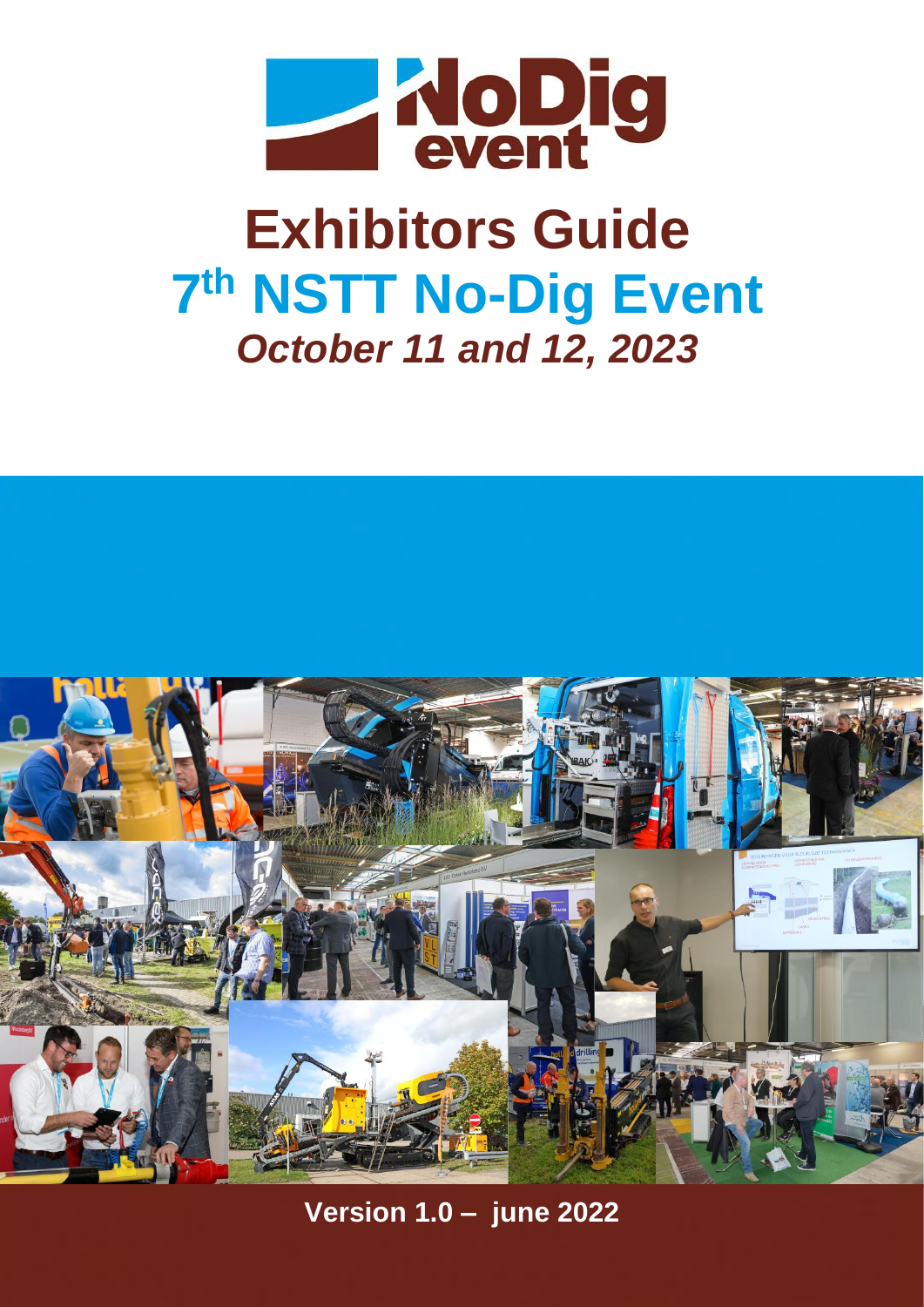

## <span id="page-1-0"></span>**Content**

| 1.<br>1.1.<br>1.2.                                 |  |  |
|----------------------------------------------------|--|--|
| 2.<br>2.1.<br>2.2.<br>2.3.<br>2.4.<br>2.5.<br>2.6. |  |  |
| 3.<br>3.1.<br>3.2.<br>3.3.                         |  |  |
| 4.<br>4.1.<br>4.2.<br>4.3.<br>4.4.<br>4.5.<br>4.6. |  |  |
| 5.<br>5.1.<br>5.2.<br>5.3.                         |  |  |
| 6.<br>6.1.<br>6.2.<br>6.3.                         |  |  |
| 7.                                                 |  |  |
| 8.                                                 |  |  |

The NSTT No-Dig Event in 2023 will be organized for the seventh time by the NSTT.

The NSTT is the Dutch organization for trenchless techniques and applications. Together with over 250 companies, government organisations and other people, we are working on an underground infrastructure without hindrance.

For more information check www.nstt.nl.

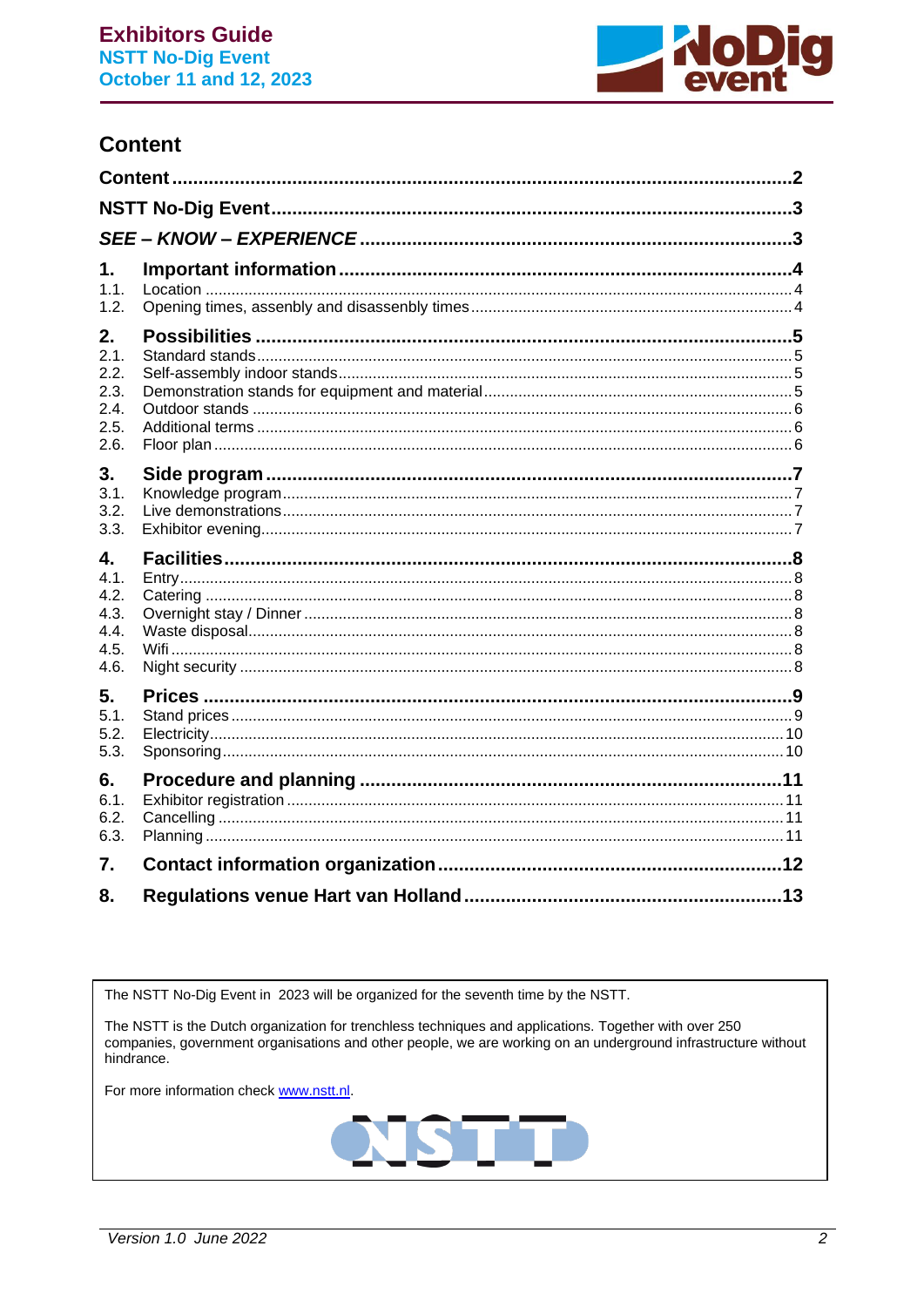

## **NSTT No-Dig Event**

#### *SEE – KNOW – EXPERIENCE*

<span id="page-2-1"></span><span id="page-2-0"></span>On October 11 and 12, 2023 the NSTT No-Dig Event will open it's doors for the seventh edition of the largest trade fair in the field of trenchless techniques in the Benelux.

The Event will take place in Hart van Holland, Nijkerk. It is located centrally, easily accessible by your own or public transport, has spacious parking and it has its own restaurant and hotel on site.

#### **Trade Fair** The Event offers space for 80 exhibitors who together receive 1500- 2000 professionals from municipalities, network operators, engineers and consultancy firms, contractors and suppliers

#### **Knowledge program** Two theaters provide space for a large number of subject-oriented lectures.

Also the knowlegde program offers subject-oriented courses from external trainers.

#### **Outdoor program**

The event offers more than 1000m2 of live demonstrations on and below surface. In addition, there is sufficient space for exhibiting large and rotating equipment

## **Meeting square** All visitors and exhibitors meet at the central meeting square.

In 2023 the Event offers exhibitors:

- Direct contact with about 1500 to 2000 professionals;
- Possibilities to give a lecture in the knowledge program or a live-demonstration on the terrain outside;
- Exposure on all parts and publications of the event, after registration:
- Attention to for your organization before, during and after the event in multiple magazines and on social media.

This NSTT No-Dig Event is a unique opportunity for both visitors and exhibitors to obtain up to date information on trenchless techniques and its contribution to sustainabilitiy, less nuisance, economic benefits and energy transition.

#### **You do not want to miss it!**

In this Exhibitors Guide you will find all the information necessary. On [www.no-dig-event.nl/information](http://www.no-dig-event.nl/information) the most recent version can be found.

Still got questions? Send an email to [info@no-dig-event.nl.](mailto:info@no-dig-event.nl)

We'll glad to see you on october 11 and 12 2023 at Hart van Holland!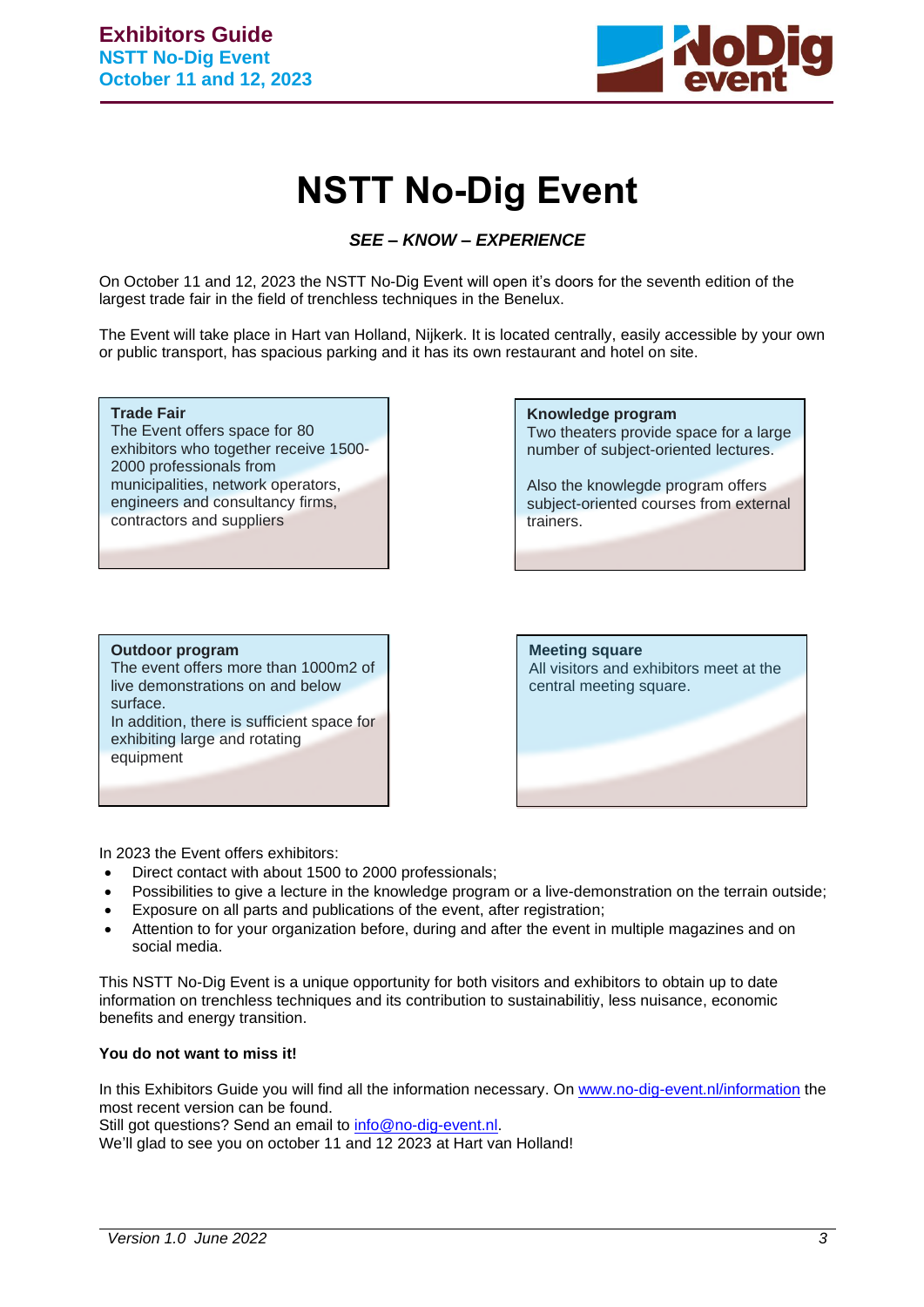

## <span id="page-3-0"></span>**1. Important information**

#### <span id="page-3-1"></span>**1.1.Location**

The NSTT No-Dig Event is, for the fourth time, located at Hart van Holland, Berencamperweg 4, 3861 MC te Nijkerk.

The location features large exhibition halls connected to a large outside terrain, on which live demonstrations take place. There is also a hotel and a restaurant at Hart van Holland, which can be useful for exhibitors who have to stay overnight. The terrain also has a large parking facility, which will be free for all exhibitors and their visitors.

#### *Accessibility:*

*Hart van Holland is centrally located in the Netherlands and is accessible with both private and public transportation.*

#### *By car*

*From Amsterdam (A1) and Utrecht (A28): From junction Hoevelaken to Zwolle (A28) take exit 9, Nijkerk. Go right at the stoplights to Nijkerk/Putten. Follow the direction of the road and after about 900 meters you'll see the Hart van Holland at your right.*

*From Zwolle (A28):*

*Take exit 9, Nijkerk. Go left at the stoplights to Nijkerk/Putten. Follow the direction of the road and after about 1 kilometer you'll see the Hart van Holland on your right.*

#### *Loading and unloading*

*Address: De Loods, Gildenstraat 15, 3861 RG Nijkerk. Door 3 and 4. From the A28 exit 9, Nijkerk. Berencamperweg. Go right at the second exit.: Ambachtsstraat. Go left after 380 meters to the Gildenstraat.* 

*Public transport:*

*The NS train station Nijkerk can be reached with the train from Amersfoort and Zwolle (2 times per hour, both ways) Free shuttle busses will ride between the station and Hart van Holland on the days of the Event.*

#### <span id="page-3-2"></span>**1.2.Opening times, assenbly and disassenbly times**

#### **Opening times for visitors:**

Wednesday October 11, 2023 from 10.00 – 18.00 Thursday October 12, 2023 from 10.00 – 18.00

#### **Stand assembly:**

On Tuesday October 10, 2023 from 8:00-22:00 the self-assembly and demo stands can start the assembly and there will also be occasion to build the standard stands.

#### **Disassembly times:**

Disassembly standard stands: Thursday October 12, 2023 from 18.00 – 19.00 Disassembly of own stands and standard stands: Thursday October 12, 2023 from 18.00 – 22.00 *NB. It is not allowed to disassemble your stand before 18:00.*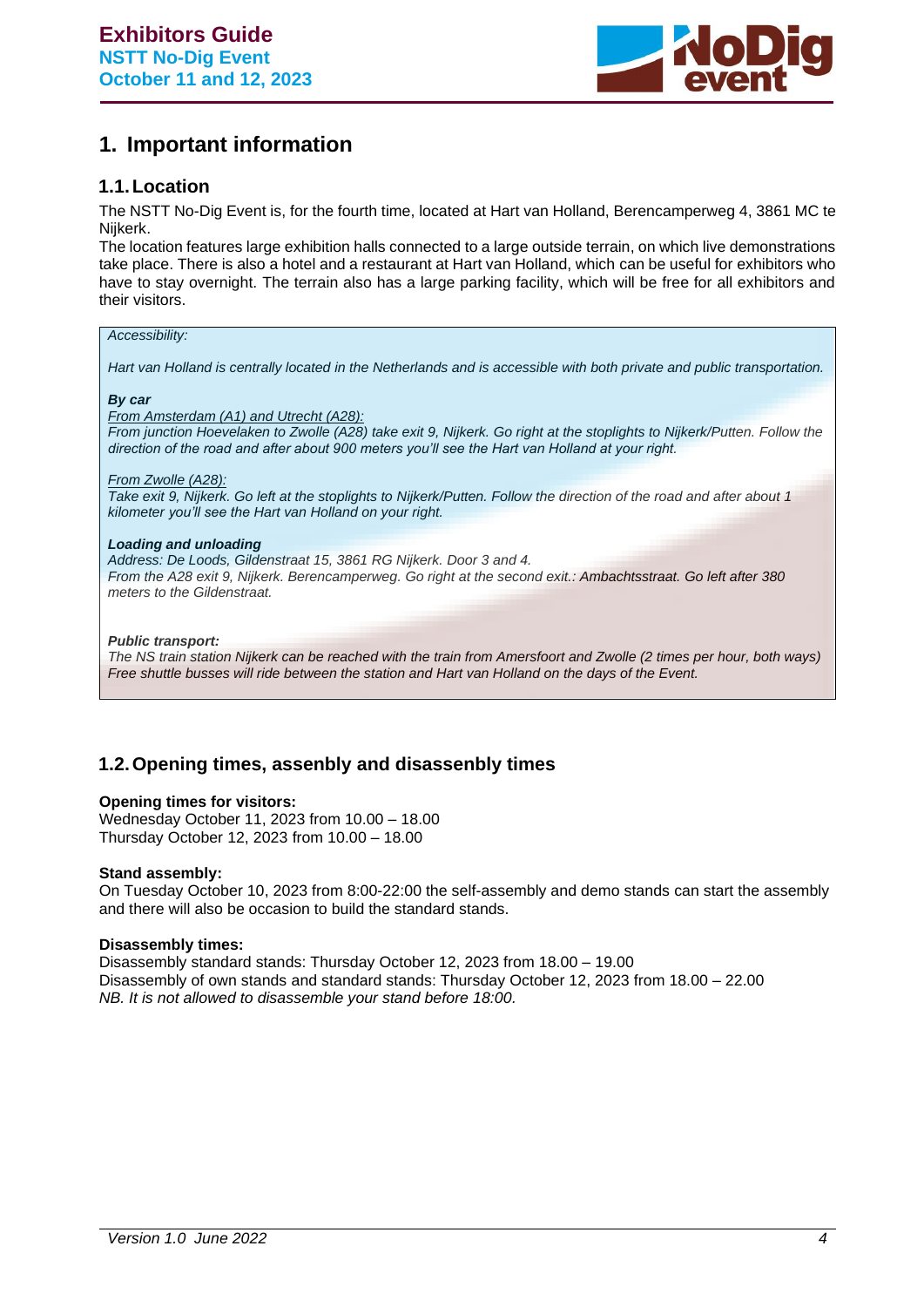

## <span id="page-4-0"></span>**2. Possibilities**

Exhibitors can take on stands both inside the exhibition hall and outside on the terrain. Inside there is a various amount of different types of stands.

**A.** Standard stand of 8, 16 or 32 m2. Inside hall 1 and 2. You only bring your own banner or leaflets.

**B.** Own stand construction of 8, 16 or 32 m2. Inside hall 1 and 2. Your stand is entirely within your own business philosophy

**C**. Outdoor stand can be set up according to your own insight. You show live what your people and equipment have to offer.

**D.** Equipment stand 50m2 Inside hall 2. You will impress your visitors with your own equipment.

Exhibitors can contact their preference for the stand location. These preferences will be taken into consideration as much as possible. However, the stand locations outside can only be assigned by the organization; date of registration will be the leading factor in those decisions. Correspondence on this will not be possible.

#### <span id="page-4-1"></span>**2.1.Standard stands**

The standard stands are situated in hall 1 and 2. There are a couple possibilities:

- Standard stand 8m<sup>2</sup> (4 meter wide, 2 meter deep);
- Standard stand 16  $m<sup>2</sup>$  (4 meter wide x 4 meter deep);
- Standard stand 32 m<sup>2</sup> (8 meter wide x 4 meter deep).

The standard stand includes carpet, standard furniture, frieze, two (corner stand) or three (in between stand) solid walls and electricity (220 V/ 3 kW).

Further terms can be found under 2.5 and 8.

#### <span id="page-4-2"></span>**2.2.Self-assembly indoor stands**

The standard stands can be replaced by self-assembly stands. This comes with the following terms:

- The length and widespread of the self-assembly stands cannot be bigger than the sizes of the standard stands.
- The maximal height of the stand is 4 meters (available working space is 4.45 meters).
- The maximal floor load is 2.000 kg/m<sup>2</sup>;
- The self-assembly stands must be neatly finished at the back. Special attributes, such as tents, stalls etc. are only allowed after consultation with the location.
- A blueprint including all used materials needs to be handed in to the organization no later than September 15, 2023.
- The organization has the right to give compelling directions about the assembly of a stand and the thereby used materials.

If desired, we can put you in touch with a stand builder. Please contact the organization via [info@no-dig](mailto:info@no-dig-event.nl)[event.nl.](mailto:info@no-dig-event.nl)

Further terms can be found under 2.5 and 8.

#### <span id="page-4-3"></span>**2.3.Demonstration stands for equipment and material**

The equipment stands are situated in hall 2. They are to be used for presenting large materials or equipment. The materials may not cause noise, smell or other disturbance during the Event.

The stands will be separated by the organization with plants or partitions, with a maximum height up to 1,5 m.

The equipment stands must meet the following conditions:

• A blueprint of the design of the stand surface, with equipment specifications (length, width, height and weight) must be handed in no later than September 15, 2023.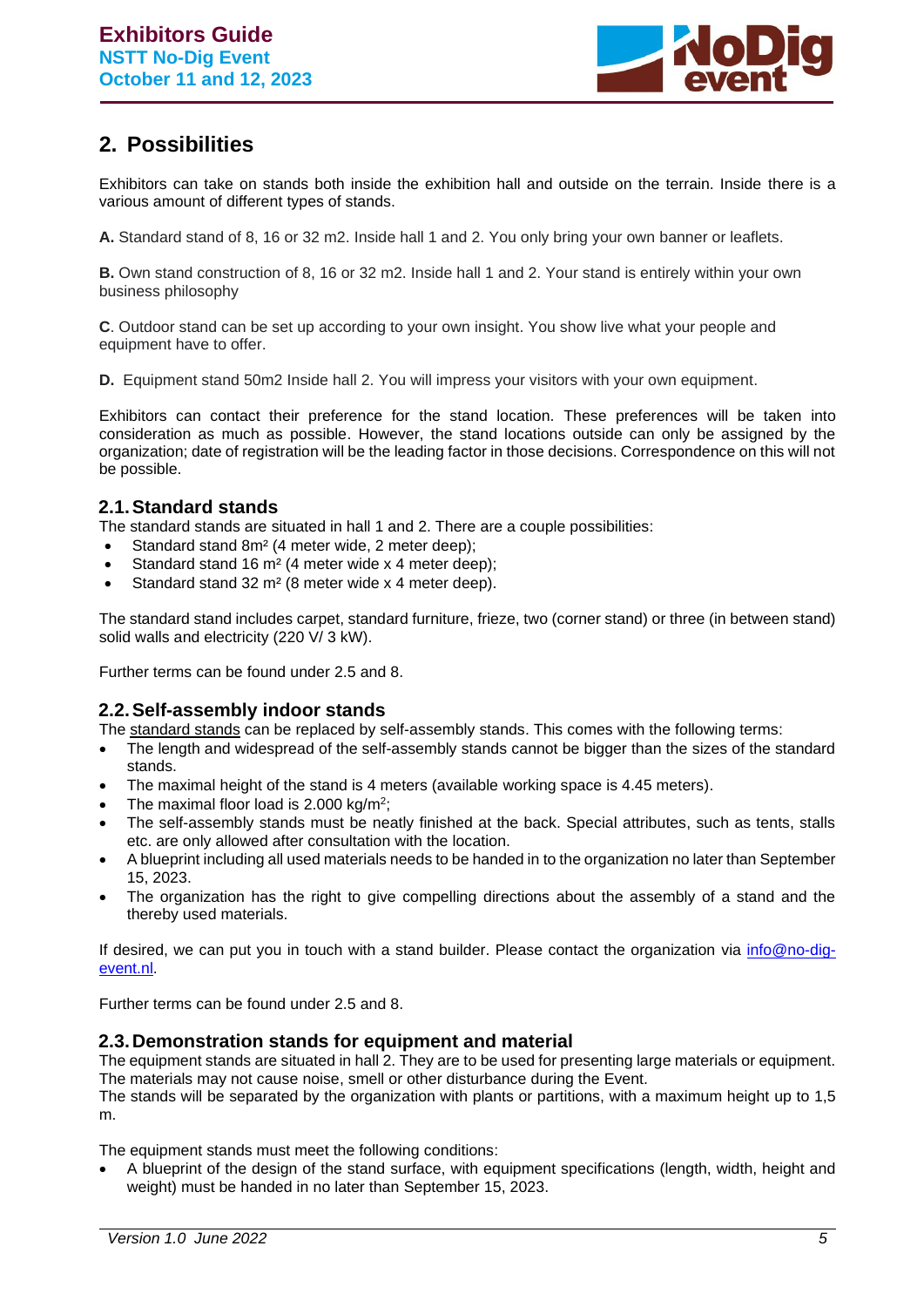

- The stand surface may not outreach 5 x 10 meters;
- The equipment stands will be physically separated by the organization at the height of  $1,2 1,5$  meter. Therefore, they may not have side or rear walls.
- Only vehicles that are permitted on all Dutch roads can be placed.
- The equipment stands (inside) may not cause noise, smell or other disturbance during the Event. At the same, spinning mechanisms are also forbidden due to safety regulations.
- The organization has the right to give compelling directions about the assembly of a stand and the thereby used materials.

Further terms can be found under 2.5 and 8.

#### <span id="page-5-0"></span>**2.4.Outdoor stands**

The outdoor stands are situated outside, next to the exhibition hall.

- The maximum surface area is 10 m x 10 m;
- A blueprint of the design of the stand surface, with equipment specifications (length, width, height and weight) must be handed in no later than September 15, 2023.
- Allocation of the stand location occurs during consultation with the organization and is partly dependent on the logistics and build of the stand.

Further terms can be found under 2.5 and 8.

#### <span id="page-5-1"></span>**2.5.Additional terms**

For the indoor stands (standard, self-assembly and equipment) the following applies:

- For unloading (heavy) equipment, you must provide a suitable crane yourself.
- For heavy materials up to 3000 kg a forklift truck is available upon. You must download the document 'aanvraag heftruck' via our website and send it to [info@no-dig-event.nl](mailto:info@no-dig-event.nl) It is not possible to arrange this on the day itself.
- If the materials are heavier than 3000 kg, you must provide a forklift truck yourself. Consultation with the organization is neccesary.
- The organizers have the right to refuse to allow equipment to be placed if this creates a risk for the driver, the staff or other persons present at the location.

For both indoor and outdoor stands the following applies:

- The organizers have the right to refuse equipment to be placed if this creates a risk for the driver, the staff or other persons present at the location.
- Special objects such as tents, stalls, etc may only be installed by agreement with the venue.
- Damage on the terrain is on your own risk.
- It is not possible to warehouse materials or equipment during or after the event or to pick them up later, without consultation with the venue.
- If you wish to view the venue beforehand, please contact with [Hart van Holland.](mailto:info@hartvanholland.nl)

Further terms can be found under 8.

#### <span id="page-5-2"></span>**2.6. Floor plan**

The latest [floor plan](https://www.nstt.nl/download/type/document/id/142) can be found on our website.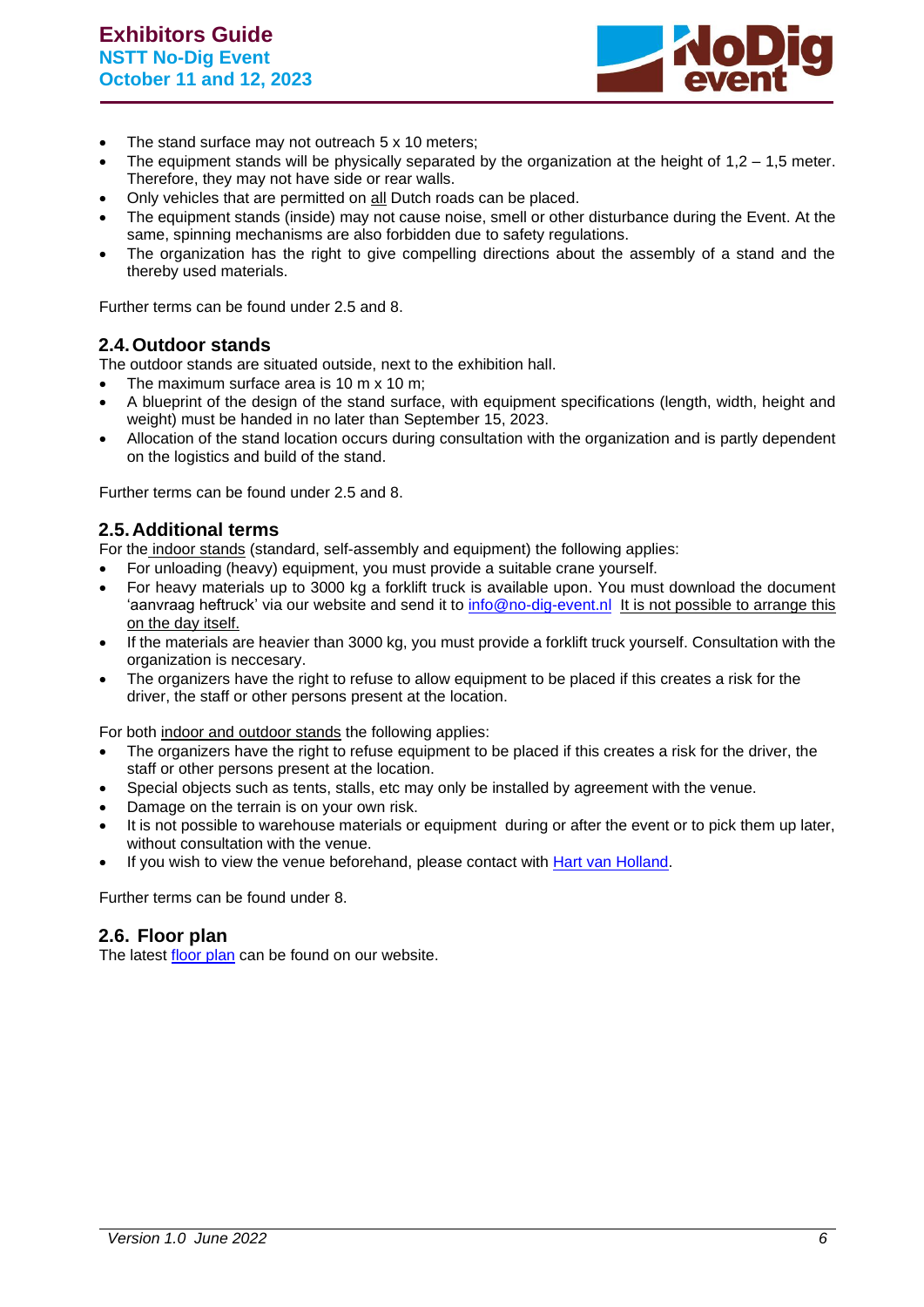

## <span id="page-6-0"></span>**3. Side program**

#### <span id="page-6-1"></span>**3.1.Knowledge program**

#### *Lectures*

The lecture program will be set up thematically. A lecture must fit within one of the themes of this lecture program. The themes are:

- **Energy transition**
- **Circularity**
- Construction assignment/urban infill
- Less hindrance

The organization will assess lectures on this basis and then accept or reject them. Once a lecture has been accepted, it will be announced with title and summary through the official communication channels.

Lectures are given at the invitation of the organization or by exhibitors.

Exhibitors who want to make use of this (free) option must register with the organization no later than August 15, 2023. You can register for lectures using the appropriate form. You can download this form from the website www.no-dig-event.nl.

Lectures can be recorded for subsequent publishing.

#### *Courses*

Courses are given in the adjacent conference center (about 250 meters from the exhibition floor). Courses are given by external training institutes at the invitation of the organization or by training institutes that request this from the organization no later than August 1, 2023.

The organization has the right to refuse courses that do not or insufficiently interface with trenchless techniques and or if students have insufficient opportunity (less than 2 hours) to be present at the Event. Once a course has been accepted, it will be announced with title and summary through the official communication channels.

The acquisition, organization, content and conditions of participation regarding the courses are the responsibility of the relevant training institute.

#### <span id="page-6-2"></span>**3.2.Live demonstrations**

The live demonstrations are a part of the experience program. They take place at the outdoor terrain next to the exhibition hall. Live demonstrations will be held on invitation by the organization or by exhibitors. Exhibitors who want to make use of this (free) possibility, must hand in their application September 15, 2023 latest.

Due to the space available, live demonstrations are always in consultation with the organization. The live demonstrations will be planned in fixed time slots, depending on the amount of live demonstrations. This is, of course, done in consultation with the demonstrators.

Exhibitors with a live demonstration get priority in the placement of outdoor stands over exhibitors without a live demonstration.

The terms of live-demonstrations will be published on our website: [www.no-dig-event.nl.](http://www.no-dig-event.nl/)

#### <span id="page-6-3"></span>**3.3. Exhibitor evening**

The exhibitors evening is held in the evenings after the first day of the fair, on 11 October. This will take place in the Hart van Holland from 7 p.m. to 11 p.m. During the evening, a buffet is served and there is light entertainment.

Exhibitors can register their stand crew and a maximum of 2 guests. Registration must take place no later than September 30, 2023. The costs for participation in the evening will be announced later.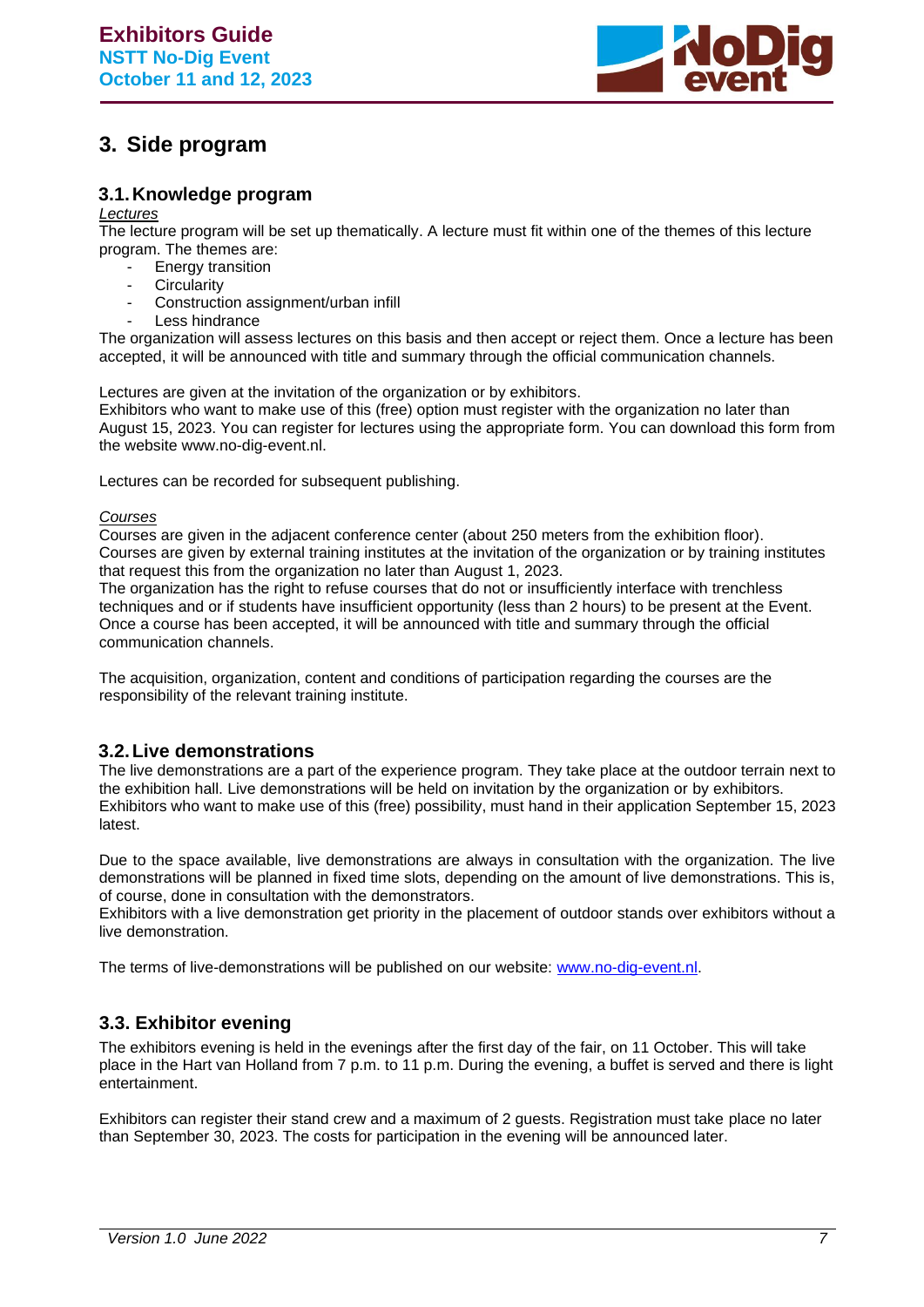

## <span id="page-7-0"></span>**4. Facilities**

#### <span id="page-7-1"></span>**4.1.Entry**

The event is free for all visitors. They can register via [www.no-dig-event.nl.](http://www.no-dig-event.nl/) Exhibitors can register their stand crew with the organization..

All (registered) visitors and stand crew will receive a badge with their name upon arrival at the NSTT No-Dig Event. This badge provides access to all elements of the Event, among which the lectures, livedemonstrations, a networking party and free use of the shuttle bus between the train station and the Event. Participation in a course is excluded (check 3.1). Registration and financial handling of course participation takes place through the relevant institute.

#### <span id="page-7-2"></span>**4.2.Catering**

The catering is free of charge and available for everyone attending. To ensure that this process runs smoothly, the catering will be organized as follows:

- At the start of every day and directly after noon, every stand will receive a pot of coffee and tea. Empty pots can be exchanged at the meeting point for a full pot.
- Coffee and tea is available for everyone during the entire event and can be picked up at the meeting points.
- Food will be available for everyone during lunch time and can be picked up at the meeting point.
- In the afternoon sodas and light alcoholic drinks will be available as well.

It is not allowed to bring your own drinks and food to the Hart van Holland terrain. This also applies for the stands. Private catering is therefore forbidden.

If there are any specific dietary desires, this can be arranged with Hart van Holland in consultation with the organization.

#### <span id="page-7-3"></span>**4.3.Overnight stay / Dinner**

It is possible to book one or more hotel rooms and dinners at the Golden Tulip Hotel 'Ampt van Nijkerk', which is located on the Hart van Holland terrain.

Hotel and dinner reservations must be booked directly with the Ampt van Nijkerk (+31 33 247 1616). Please mention the NSTT No-Dig Event when booking. Payment must occur directly with the Ampt van Nijkerk as well. There is a special discount for visitors and exhibitors. You can request this during your booking.



#### <span id="page-7-4"></span>**4.4.Waste disposal**

As an exhibitor you are responsible for your own waste. If the organization has to take care of the waste disposal, a fee will be charged afterwards.

#### <span id="page-7-5"></span>**4.5.Wifi**

Wifi if freely available to all exhibitors and visitors. Even though the wifi-facilities are of great quality, we advise you to bring presentations in a stand-alone version.

#### <span id="page-7-6"></span>**4.6.Night security**

During the nights (October 10 – 11 and October 11 – 12), security will be present at the venue.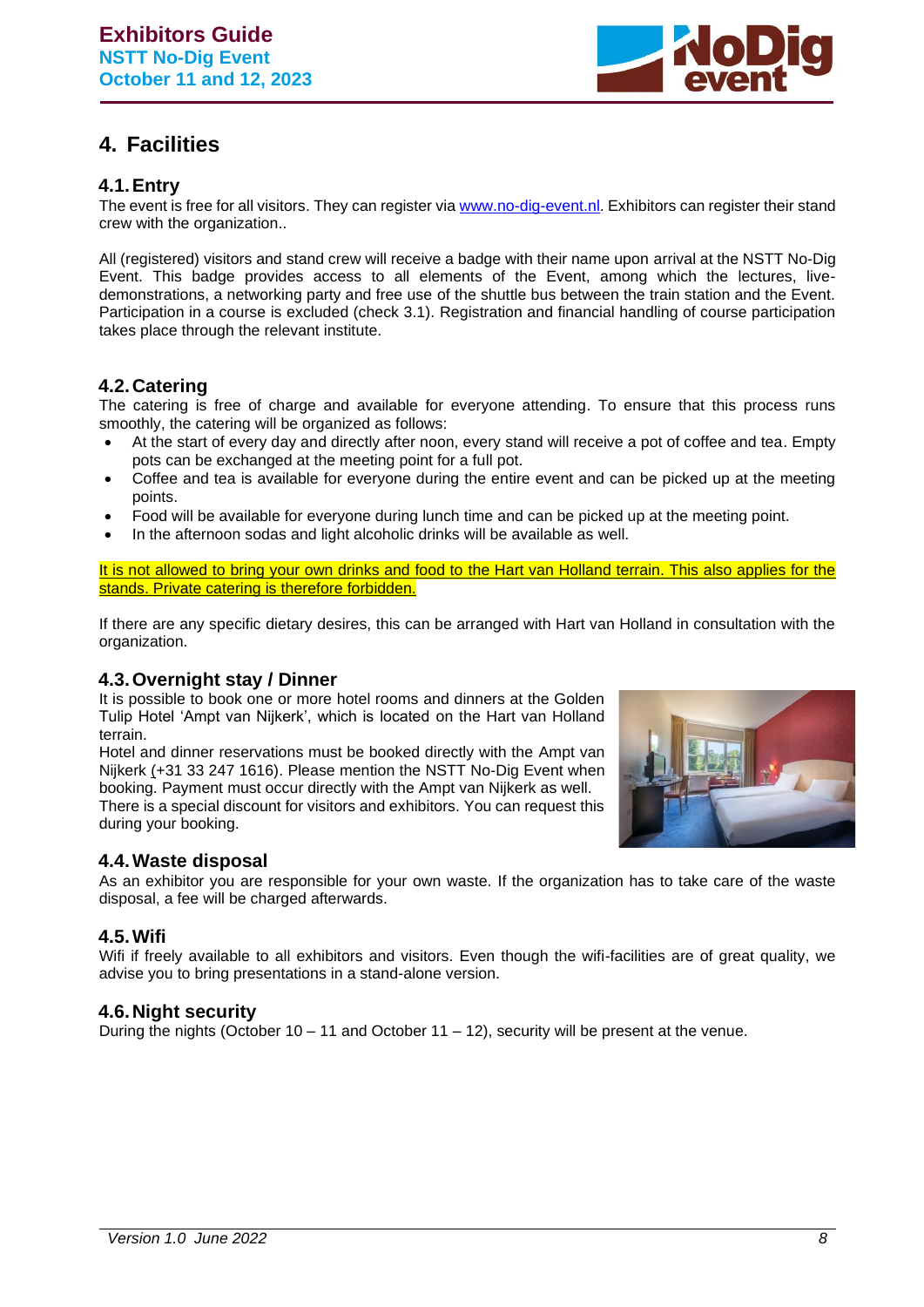

## <span id="page-8-0"></span>**5. Prices**

### <span id="page-8-1"></span>**5.1.Stand prices**

| <b>Stand dimensions</b>                                                                                                                                                                                                           | <b>Including</b>                                                                                                                                                                                                                                                                                                                                                                                   | <b>Stand price</b><br><b>NSTT-</b><br>company<br>members' | <b>Stand price</b><br><b>Non-NSTT</b><br>company<br>members' |
|-----------------------------------------------------------------------------------------------------------------------------------------------------------------------------------------------------------------------------------|----------------------------------------------------------------------------------------------------------------------------------------------------------------------------------------------------------------------------------------------------------------------------------------------------------------------------------------------------------------------------------------------------|-----------------------------------------------------------|--------------------------------------------------------------|
| Inside:<br>Standard stand 8m <sup>2</sup><br>(4x2 m)                                                                                                                                                                              | Stand assembly and fittings and furnishings<br>Electrical connection 220 V / 3000 W<br>Fees for catering and parking<br>Unlimited number of entrance tickets to the event<br>Possibility of presentation in the walk-in theatre<br>Possibility of live demonstration<br>Presentation of logo/company name on site and in<br>other publications from the registration date                          | € 2.970                                                   | € 3.300                                                      |
| Inside:<br><b>Standard stand</b><br>$16m^2$ (4x4 m)                                                                                                                                                                               | Stand assembly and fittings and furnishings<br>Electrical connection 220 V / 3000 W<br>Electrical connection<br>Fees for catering and parking<br>Unlimited number of entrance tickets to the event<br>Possibility of presentation in the walk-in theatre<br>Possibility of live demonstration<br>Presentation of logo/company name on site and in<br>other publications from the registration date | €4.455                                                    | €4.950                                                       |
| Inside:<br><b>Standard stand</b><br>$32m^2 (8x4 m)$                                                                                                                                                                               | Stand assembly and fittings and furnishings<br>Electrical connection 220 V / 3000 W<br>Fees for catering and parking<br>Unlimited number of entrance tickets to the event<br>Possibility of presentation in the walk-in theatre<br>Possibility of live demonstration<br>Presentation of logo/company name on site and in<br>other publications from the registration date                          | €4.950                                                    | € 5.500                                                      |
| Inside:<br>Equipement stand*<br>50 m <sup>2</sup> (10 X 5 m)<br>No stand assembly<br>and fittings and<br>furnishings                                                                                                              | Fees for catering and parking<br>Electrical connection 220 V / 3000 W<br>Unlimited number of entrance tickets to the event<br>Possibility of presentation in the walk-in theatre<br>Possibility of live demonstration<br>Presentation of logo/company name on site and in<br>other publications from the registration date                                                                         | €4.455                                                    | €4.950                                                       |
| <b>Outside</b><br>Space on the terrain<br>max 50 m <sup>2</sup> (10 X 5<br>m)<br>No stand assembly<br>and fittings and<br>furnishings. The<br>specific location will<br>be appointed if a live<br>demonstration is<br>registered. | Electrical connection 220V / 3000W<br>Fees for catering and parking<br>Unlimited number of entrance tickets to the event<br>Possibility of presentation in the walk-in theatre<br>Mandatory live demonstration<br>Presentation of logo/company name on site and in<br>other publications from the registration date                                                                                | € 3.465                                                   | € 3.850                                                      |
| Stand inside as well<br>as stand outside                                                                                                                                                                                          | Electrical connection 220V / 3000W<br>Fees for catering and parking<br>Unlimited number of entrance tickets to the event<br>Possibility of presentation in the walk-in theatre<br>Required to give live demonstration (outside)<br>Presentation of logo/company name on site and in<br>other publications from the registration date                                                               | € 1.485<br>٠<br><b>Cost stand</b><br>inside               | € 1.650<br>÷<br><b>Cost stand</b><br>inside                  |

*\* Prices shown are exclusive of VAT.*

- Stands of 8 m<sup>2</sup>, 16 m<sup>2</sup> and 32 m<sup>2</sup> are equipped with floor covering (color: anthracite), furnishings and a company name on the frieze, as a standard.
- Furnishing in a stand of 8 m²: counter and two bar stools.
- Furnishing in stands of 16 and 32 m²: counter, table and four chairs.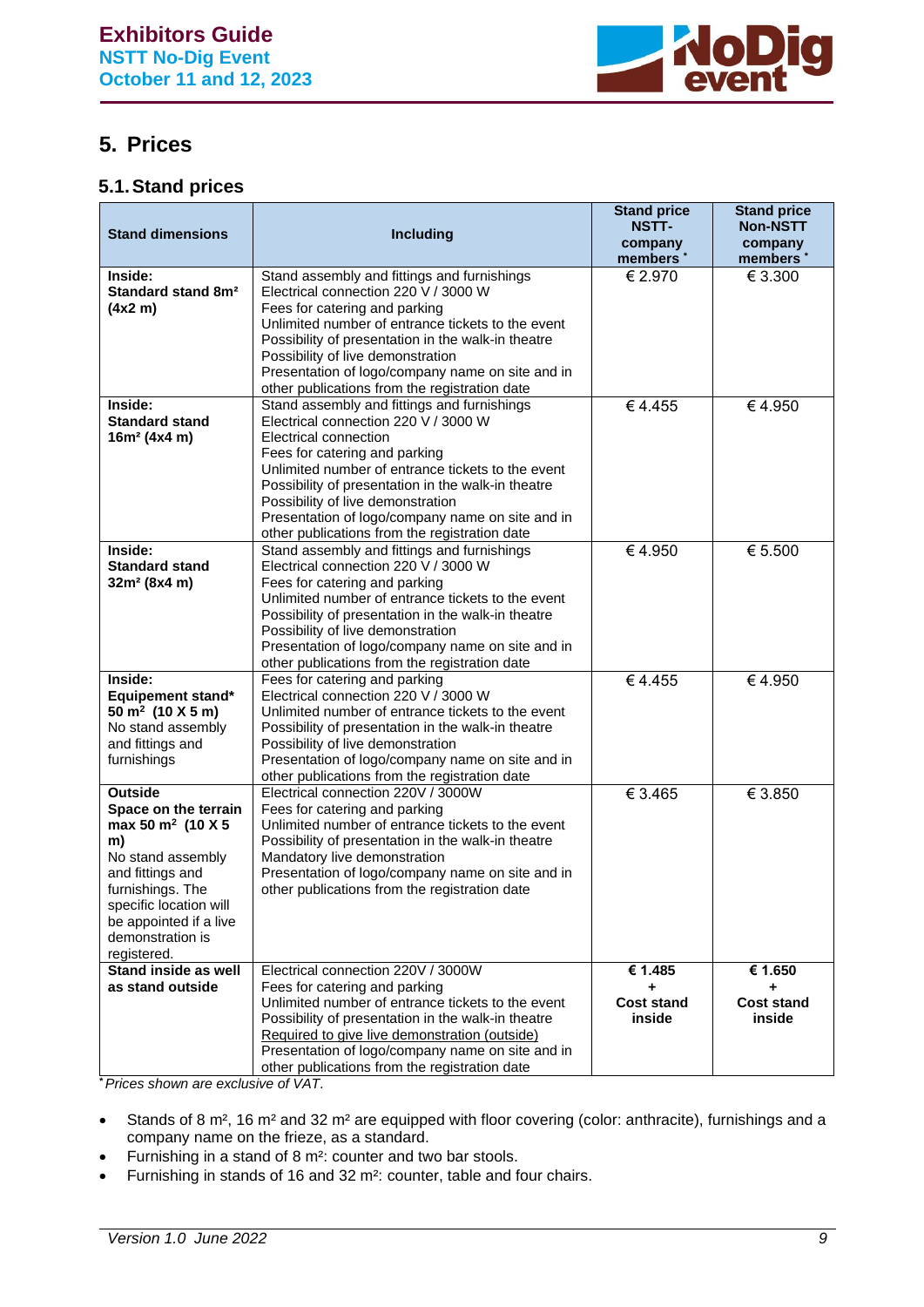

- **No** standard fittings and furnishings and carpeting are placed on the floor area of a stand of 50 m². As an exhibitor, you are responsible for the fittings and furnishings yourself.
- The maximum stand height is 4 meters (available working height: up to 4.45 meters high in connection with cranes, etc). Maximum floor load: 2,000 kg/m<sup>2</sup>
- Only vehicles that are permitted on all Dutch roads can be placed on the equipment stand locations.
- The stand price includes:
	- o Badges for the stand crew
	- $\circ$  Unlimited number of invitation cards for your quests
	- $\circ$  Electricity (220 V 3 kW) (with the exception of outdoor stands)
	- o Free catering and parking for your stand staff and visitors
	- o Logo in the exhibitor list on the website [www.no-dig-event.nl](http://www.no-dig-event.nl/)
	- o Logo and company name in the event catalogue

#### <span id="page-9-0"></span>**5.2.Electricity**

**Day power**\* *(from1 hour before the trade fair opens until 30 minutes after closing time). Prices exclusive of 21% VAT.*

| 2 days                                                                                                         |              |
|----------------------------------------------------------------------------------------------------------------|--------------|
| Electrical connection 220 3000 watt                                                                            | Included     |
| Electrical connection 16 amp 380                                                                               | 97.00        |
| Electrical connection 32 amp 380                                                                               | 135,00       |
| Electrical connection 63 amp 380                                                                               | 225,00       |
| Electrical connection 125 amp 380                                                                              | 295,50       |
| Electrical connection outdoor stands                                                                           | Upon request |
| in ilma na manaza na na natin'il dia dia dia kaominina dia mpikambana amin'ny fivondronan-kaominin'i Amerika m |              |

*\* prices per connection, including consumption*

| On the spot changes            |  |
|--------------------------------|--|
| Electrical changes on the spot |  |

#### <span id="page-9-1"></span>**5.3.Sponsoring**

The NSTT No-Dig Event offers you plenty of opportunities for maximum profiling of your company, products and/or services before and during the NSTT No-Dig Event. The list below provides an overview of the possibilities. If you want something special, please contact us to discuss the possibilities.

| <b>Sponsor-item</b>                                            | <b>Price</b>   |
|----------------------------------------------------------------|----------------|
| 1/4-page advertisement <sup>*</sup> in the event catalogue     | € 275          |
| 1/2-page advertisement* in the event catalogue                 | €495           |
| Full-page advertisement or advertorial* in the event catalogue | € 880          |
| Item in the event bag (maximum of 1 brochure per organisation) | € 880          |
| Banner at the entrance                                         | $\epsilon$ 275 |
| Key Cords (1.250 items, to be provided by yourself)            | €825           |
| Flag outside (flagpoles present)                               | € 550          |
| Give-aways, specialties                                        | Upon request   |
|                                                                |                |

*\* The sponsor is responsible for timely submission of advertisements/advertorials in accordance with the specifications of the organisers. These will follow later.*

#### **Do you have other ideas or requirements?**

A great deal is possible by agreement. Please contact the organizers via [info@no-dig-event.nl](mailto:info@no-dig-event.nl)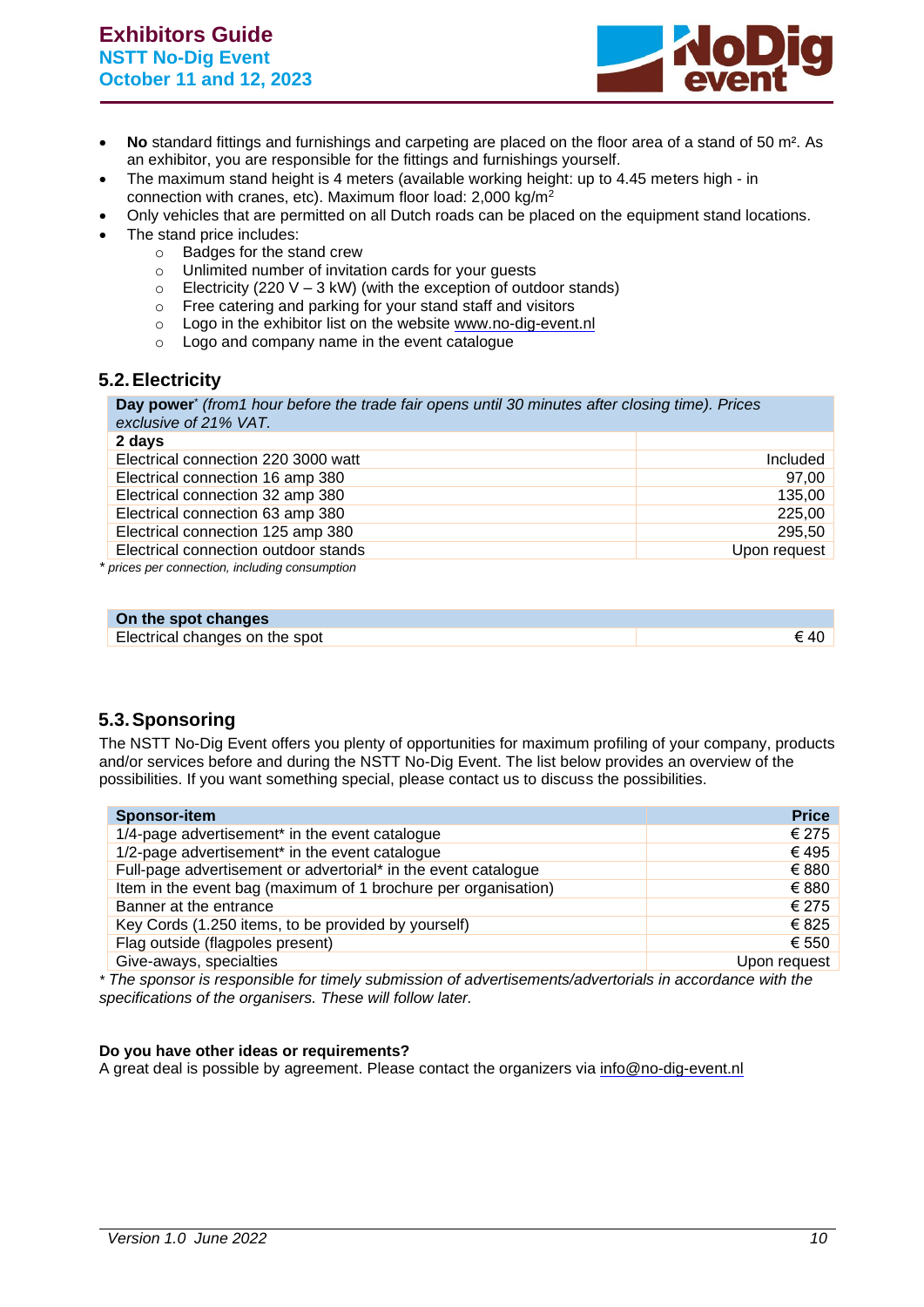

## <span id="page-10-0"></span>**6. Procedure and planning**

#### <span id="page-10-1"></span>**6.1.Exhibitor registration**

If you are interested in exhibiting at the NSTT No-Dig Event, please complete the attached exhibitors contract and return it to us. This can be done by email, to [info@no-dig-event.nl.](mailto:info@no-dig-event.nl)

Once we have received your exhibitors contract, we will contact you for further coordination. You can then choose a specific stand position. Your choice will be taken into account as far as possible. However, due to circumstances, the NSTT may decide to change the layout. Choices for stand location will also be awarded in order of registration.

#### **In the interests of good organisation, please register before September 15, 2023.**

After registration, you will receive an invoice. The terms of payment is 30 days.

If you have any questions, please can contact the organizers, via [info@no-dig-event.nl.](mailto:info@no-dig-event.nl)

#### <span id="page-10-2"></span>**6.2.Cancelling**

If the NSTT decides to cancel the NSTT No-Dig Event or if the Dutch government decides to prohibit all big events, every exhibitor and sponsor will receive their initial payment in return, with a deduction of  $\epsilon$  125,00.

If the exhibitor themselves decides to refrain from participating in the No-Dig Event, the following applies:

- If the exhibitor refrains from the event before the 1<sup>st</sup> of April 2023, they will be charged  $\epsilon$  125,00.
- If the exhibitor refrains from the event after the 1<sup>st</sup> of April 2023 but before the 1<sup>st</sup> of Juni 2023, they will be charged 20% of the total amount\*.
- If the exhibitor refrains from the event after the 1<sup>st</sup> of June 2023 but before the 1<sup>st</sup> of August 2023, they will be charged 50% of the total amount.
- If the exhibitor refrains from the event after the 1<sup>st</sup> of August 2023 but before the 1<sup>st</sup> of October 2023, they will be charged 90% of the total amount.
- If the exhibitor refrains from the event after the 1<sup>st</sup> of October 2023, they will be charged 100% of the total amount.

*\*) Total amount: the costs for the agreed stand area and the costs for any sponsoring.*

The above mentioned amounts are offset against amounts already paid.

#### <span id="page-10-3"></span>**6.3.Planning**

We have set out the schedule for you below:

| <b>Action</b>                                             | <b>Deadline</b>                 |  |
|-----------------------------------------------------------|---------------------------------|--|
| <b>Publication of the lecture syllabus</b>                | November 15, 2021               |  |
| Close course registrations                                | August 1, 2023                  |  |
| Submission of advertisements                              | September 1, 2023               |  |
| Close of registrations for presentations/workshops in the | August 15, 2023                 |  |
| knowledge program                                         |                                 |  |
| Close of live-demonstration registrations                 | September 15, 2023              |  |
| Close of exhibitor registrations                          | September 15, 2023              |  |
| Submission of stand blueprints                            | September 15, 2023              |  |
| Closing of registration 'Exhibitors Evening'              | September 30, 2023              |  |
| Hand in flags, banners, posters and leaflets at Hart van  | October 10, 2023                |  |
| Holland (citing No-Dig Event)                             |                                 |  |
| Assembly of the self-assembly stands                      | October 10, 2023, 8.00 - 20.00  |  |
| Deconstruction                                            | October 12, 2023, 18.00 - 22.00 |  |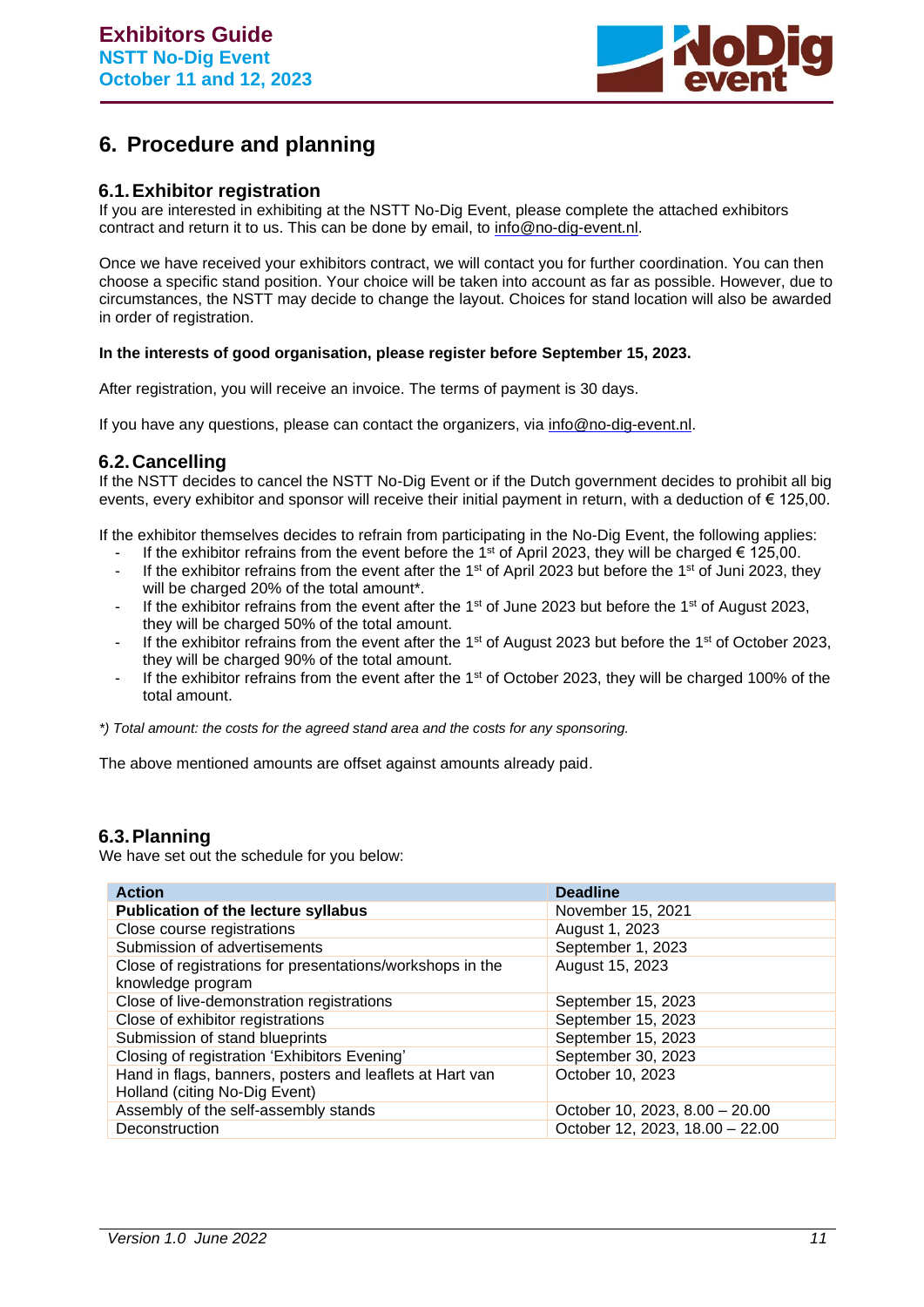

## <span id="page-11-0"></span>**7. Contact information organization**

The NSTT No-Dig Event is organized by:



**Nederlandse vereniging voor Sleufloze Technieken en Toepassingen (NSTT)**

**NSTT** P.O. Box 79 3769 ZH Soesterberg The Netherlands

Email **[info@nstt.nl](mailto:info@nstt.nl)**<br>
Website **www.nstt.nl** [www.nstt.nl](http://www.nstt.nl/)

#### **Contact information NSTT No-Dig Event**

NSTT No-Dig Event P.O. Box 79 3769 ZH Soesterberg The Netherlands

Email **[info@no-dig-event.nl](mailto:info@no-dig-event.nl)**<br>
Website www.no-dig-event.nl www.no-dig-event.nl